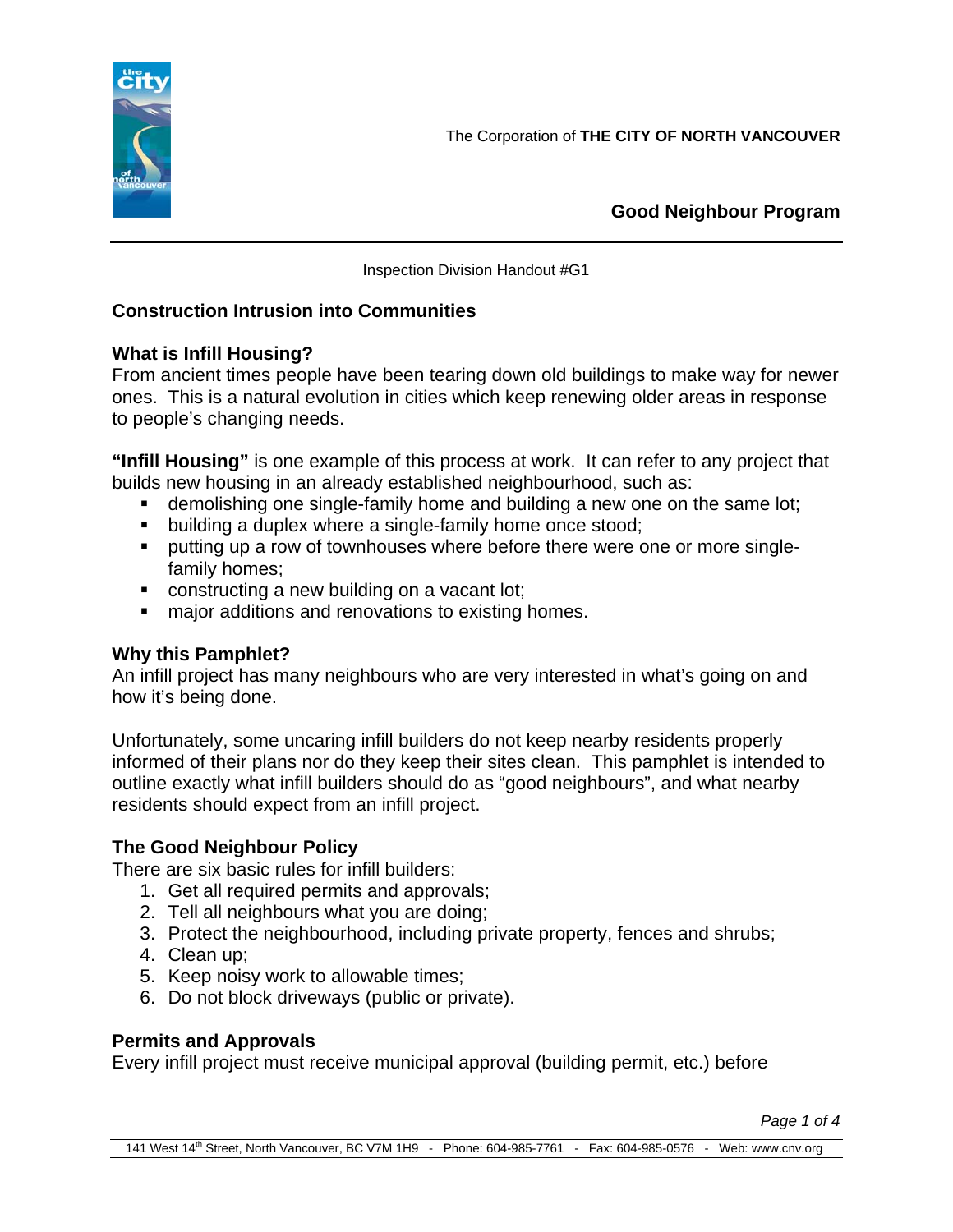construction starts. If a proposal does not comply with the Zoning bylaw, an application must be made to rezone the property, or for a minor variance, to the Board of Variance. Do not start construction until you have all the necessary permits, otherwise you maybe liable for substantial fines.

Builders should consult with Building and Planning Division staff well in advance to determine if the project meets all of the City of North Vancouver's planning requirements. If the project does not comply staff will assist is modifying proposals or determining what course of action to pursue.

### *Rezoning*

Most infill projects require rezoning, development variance permit or Board of Variance approval. If the project meets the general intent of the Official Community Plan but not the Zoning bylaw, (e.g., a higher density or different use than allowed in the bylaw), the builder can apply for a Zoning bylaw amendment.

This includes public information, consultation with affected agencies and a public hearing.

### *Demolition*

Obtain a demolition permit. Dust, noise and debris must be minimized during demolition.

Sediment control measures are required to be undertaken during excavation, please refer to the City Engineering Department for these requirements.

## *Building Permit*

Building staff conducts a thorough review of construction drawings to ensure they meet the minimum requirements of the BC Building Code and other applicable government regulations. The permit placard must be displayed at the site in a manner that is visible from the street.

#### *Other Applicable Laws*

Construction projects must also conform to other provincial regulations and municipal bylaws, such as the Workers' Compensation Act (which covers a wide variety of issues, from safety helmets and boots to proper protection of trenches), and City bylaws on street occupancy, hoarding, disposal bin storage, fencing, construction noise, road clearing and signs.

Drywall is to be adequately disposed of by recycling or depositing in an acceptable landfill site. The City also encourages the reuse of acceptable construction materials.

Parking limits are in force in some locations; please refer to the City's handout on Construction Site Parking.

All City bylaws can be obtained from City Hall and should be reviewed.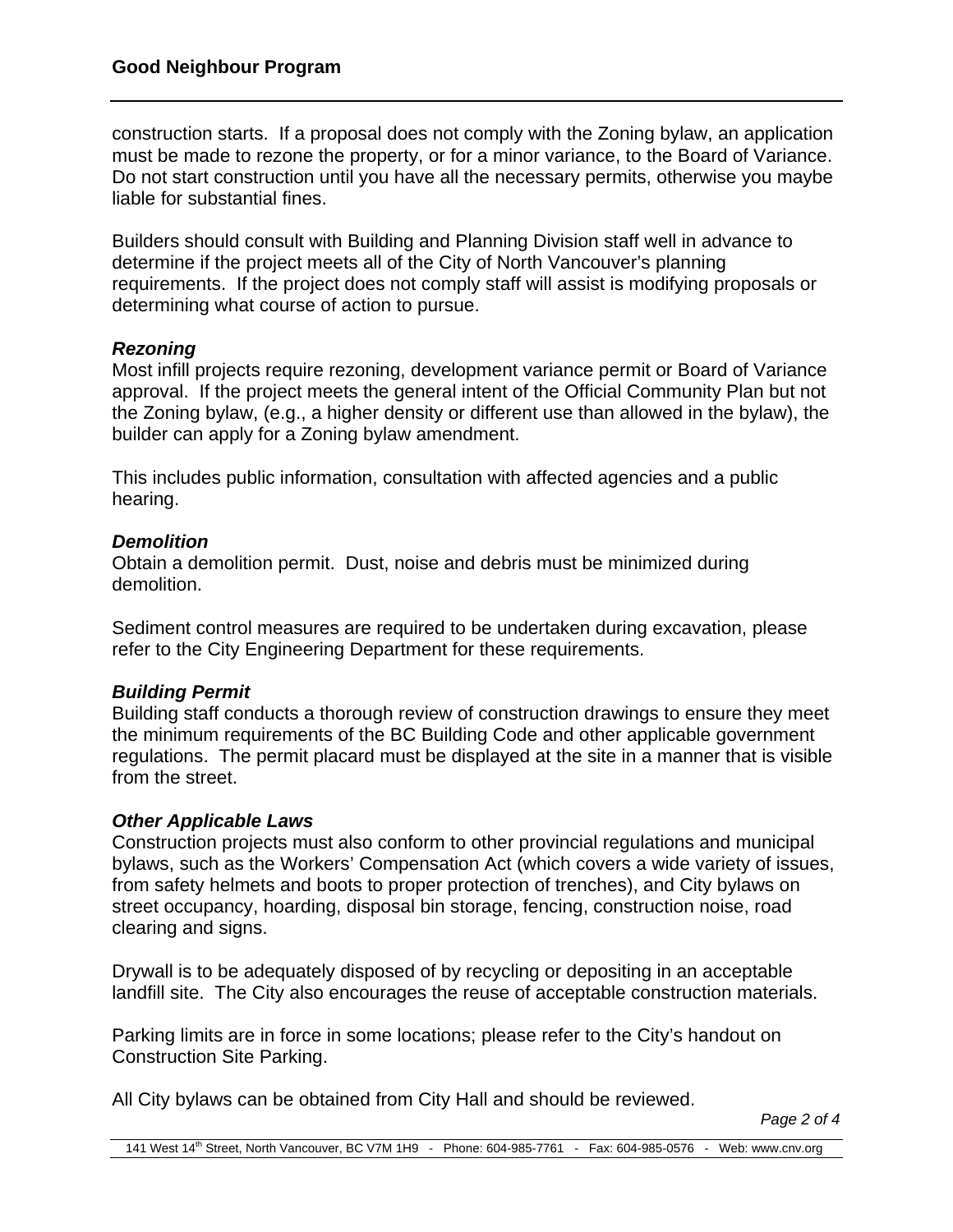## **Communications with Neighbours**

Well before work starts and prior to any applications for a building permit or minor variance, rezoning or Official Community Plan amendment, an infill builder should tell nearby residents what is being planned, by writing a letter or visiting them personally. When neighbours have full information they are usually much more supportive and understanding of the project.

In these letters or visits the builder should give neighbours a sheet with his or her full name, address and phone number. In this way, neighbours can contact the builder immediately if they have concerns, or if there is an emergency.

Prior to the project beginning, a sign should be erected at the site, also giving the builder's full name and phone number.

#### **Protection and Safeguards**

- Keep vacant homes in good condition. A home slated for demolition should not be allowed to become an eyesore or a danger. Any broken windows must be boarded up immediately.
- Do not harm existing neighbourhood services. Prior to any excavation or digging call your local telephone, gas, hydro and cable television companies to locate underground services. Excavation on City property requires a City work permit, available from the Department of Engineering Parks and Environment.
- **Protect neighbours' property, trees and plants. Special care must be taken to** keep construction operations and trucks away from neighbours' landscaping.
- **Trees and shrubs to be protected can be circled with hard fencing. Storage of** materials must not occur inside the tree drop line to ensure their survival. If certain areas are at serious risk, the builder should work out an acceptable agreement with the homeowner before starting work. Trees on the road allowance or boulevard cannot be cut down without City approval.
- **Excavation must be kept clear of standing water.**
- **Enclose site with protective fencing to eliminate access by children.**
- **EXECT** Locate the portable lavatory well away from neighbours' homes. This is particularly important in good weather when neighbours will want to enjoy their gardens.
- Avoid encroaching on the neighbours' property with garbage bins.
- Do not burn waste. Burning of construction debris is prohibited in the City.